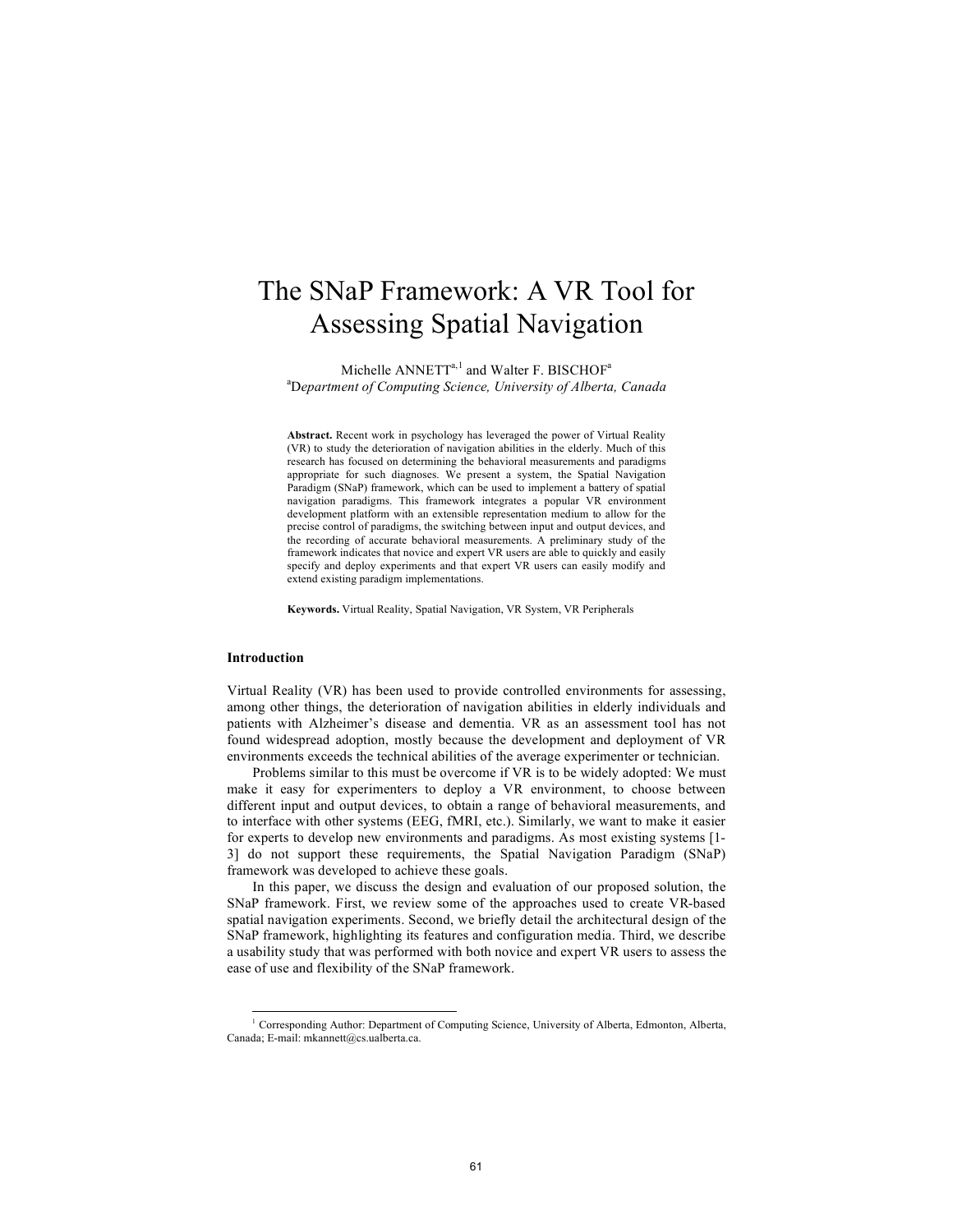# **1. Existing Systems**

In spatial navigation research, two methods have been used to implement VR-based experiments: (1) creating custom in-house systems composed of freely available or tailor-made components, and (2) using pre-packaged open source or commercial systems that integrate specific VR devices with a virtual environment generator.

Many research teams have created custom VR systems. Mraz et al. developed an fMRI-compatible VR system that relied on OpenGL, the C and Visual Basic programming languages, and the WorldUp environment generator software [4]. Maguire et al.'s and Pine et al.'s virtual city tasks used the Duke Nukem 3D game engine to create and render environments and to record behavior-based measurements [5, 6]. All of these teams used a custom VR setup that required at least one team member to have an extensive programming background. This requirement makes it very difficult for novices to use these, or similar, systems. These systems are often largely inflexible; it can be very time consuming to change an environmental landscape, monitor new behavior metrics, change the types of allowable user actions, or introduce new deployment contexts.

Although less popular, there have also been a number of pre-packaged systems created. The Presentation system [1] by Neurobehavioral Systems has been adapted for use in spatial navigation studies. Presentation uses a drag-and-drop GUI to create and control 3D stimuli, navigable spaces, and experiments. It interfaces with a variety of input devices, supports eye-tracking hardware, allows for the integration of fMRI and MEG devices, and contains a scripting language to handle complex paradigm logic. Although Presentation has been used for navigation studies, the created environments are neither immersive nor realistic enough to produce generalizable results.

Psychology Software Tools Inc. has developed VR Worlds 2 [2], a software system focused on creating realistic virtual environments for several research domains (e.g., drug rehabilitation, phobia therapy, and anxiety disorders). VR Worlds 2 combines a drag-and-drop interface with 3D object libraries, custom event handling, data logging, peripheral device interfacing, motion tracking, and fMRI support to create realistic virtual environments. Unfortunately, VR Worlds 2 does not give the user much control over the created environments: the user is not allowed to create an arbitrary environment and is limited to using pre-programmed environment options.

One of the newest suites that has become available is the open source NeuroVR platform by Riva et al [3]. NeuroVR is a Blender-based platform that contains a dragand-drop, icon-based editor interface for creating and modifying rich virtual environments. NeuroVR comes with a library of pre-created 3D models, it can be deployed to a HMD or monitor, and it supports the inclusion of head-trackers, joypads, keyboards, and mice. Although targeted towards phobia and addiction research, it appears that NeuroVR could be an ideal platform for spatial navigation research. It currently lacks, however, many important features, including stereo rendering capabilities, physiological monitoring support, the ability to create blank canvas environments, and a scripting medium.

In short, there is no ideal approach that can be taken to create spatial navigation experiments. Custom systems are inflexible and require team members who are strong in programming. Pre-packaged systems are useful for novices but are purposely generic, do not support experimental protocols, and are limited by the types of peripherals they support. Extensions and additions to these systems are also difficult, thus complicating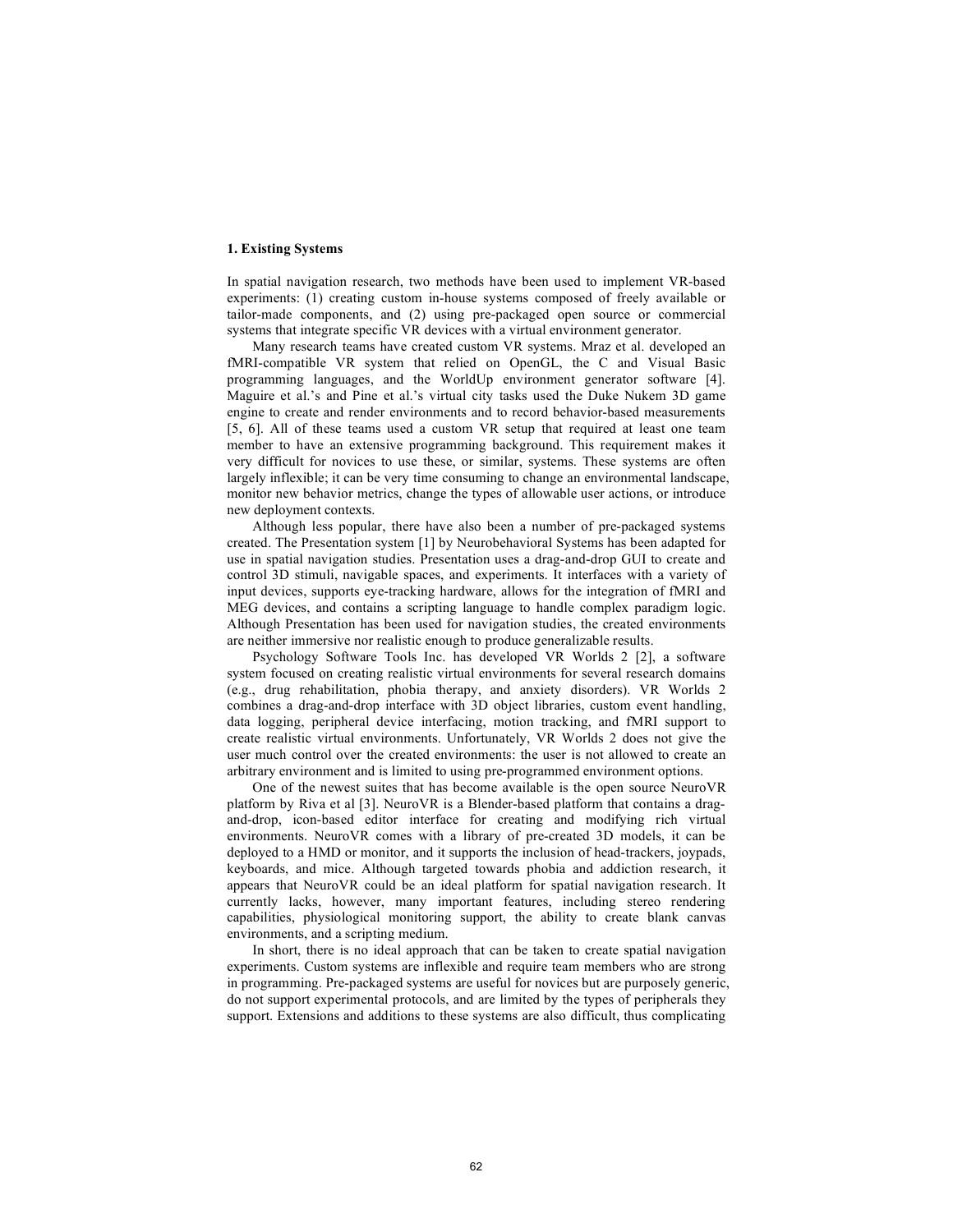the setup of experiments. Our framework is aimed at eliminating some of these problems.

#### **2. The SNaP Framework**

Motivated by the problems and deficiencies inherent in both custom and pre-packaged systems, we designed a hybrid system. Our system combines the strengths of custom systems (e.g., environmental control, strict stimulus control, custom metric monitoring) with those of pre-packaged systems (e.g., drag-and-drop interface, visual programming language). The SNaP framework allows for on-the-fly usage of multiple hardware media and experimental paradigms, overcomes the limitations inherent in pre-packaged systems, and decreases the time and effort required to implement and deploy an experiment.

The SNaP Framework was built using the Virtools development platform [7]. It uses XML schemas, a VRPN server, and two Python modules to specify, configure, and deploy VR-based spatial navigation paradigms. The deployment of a spatial navigation paradigm proceeds as follows: First, the experimenter creates an XMLbased *parameter file*. This parameter file contains information about the different experimental phases, blocks, and trials of an experiment, as well as the input and output peripherals to be used.

After the user has written a parameter file, a paradigm specific batch script is used to deploy the experiment. This batch script passes the parameter file to the first Python module, the *VR Configuration Creator*. This module controls and supervises the execution of the experiment. The VR Configuration Creator converts each trial specified in the parameter file into a *configuration file*. A configuration file is an XML formatted document that specifies the interface configurations (i.e., the input, output, and alternative devices and requested virtual environment), environmental setup, paradigm-specific information (e.g., goals, trial type, and presence or absence of feedback), and behavioral measurements that are required for a single experimental trial.

This configuration file is then used as input to the second Python module, the *VR Launcher*. This module starts the Virtools VR Player (to play the desired virtual world) along with the VRPN software (to capture peripheral device data) and opens the virtual world, or *Virtools composition file*, that was specified in the configuration file. Each Virtools composition file in the SNaP framework includes all of the 3D models and logic necessary to control the parsing of configuration files, virtual environment modifications, behavioral measurement recording, and trial goal monitoring. Once a participant has completed a trial, the VR Configuration Creator writes the next trialspecific configuration file and indicates to the VR Launcher that it can render and execute the next virtual environment. This process repeats until all trials have been completed.

To simplify the creation of new environments and paradigms, an expert user can start from, and expand, a template environment. This template contains all of the logic and modules required to implement new paradigms. Using this template, we were able to implement five popular spatial navigation paradigms; it only took approximately five hours to design, implement, and test each paradigm.

All paradigms share a single experiment specification file format, environmental objects, behavioral interaction techniques, navigational methods, support for input and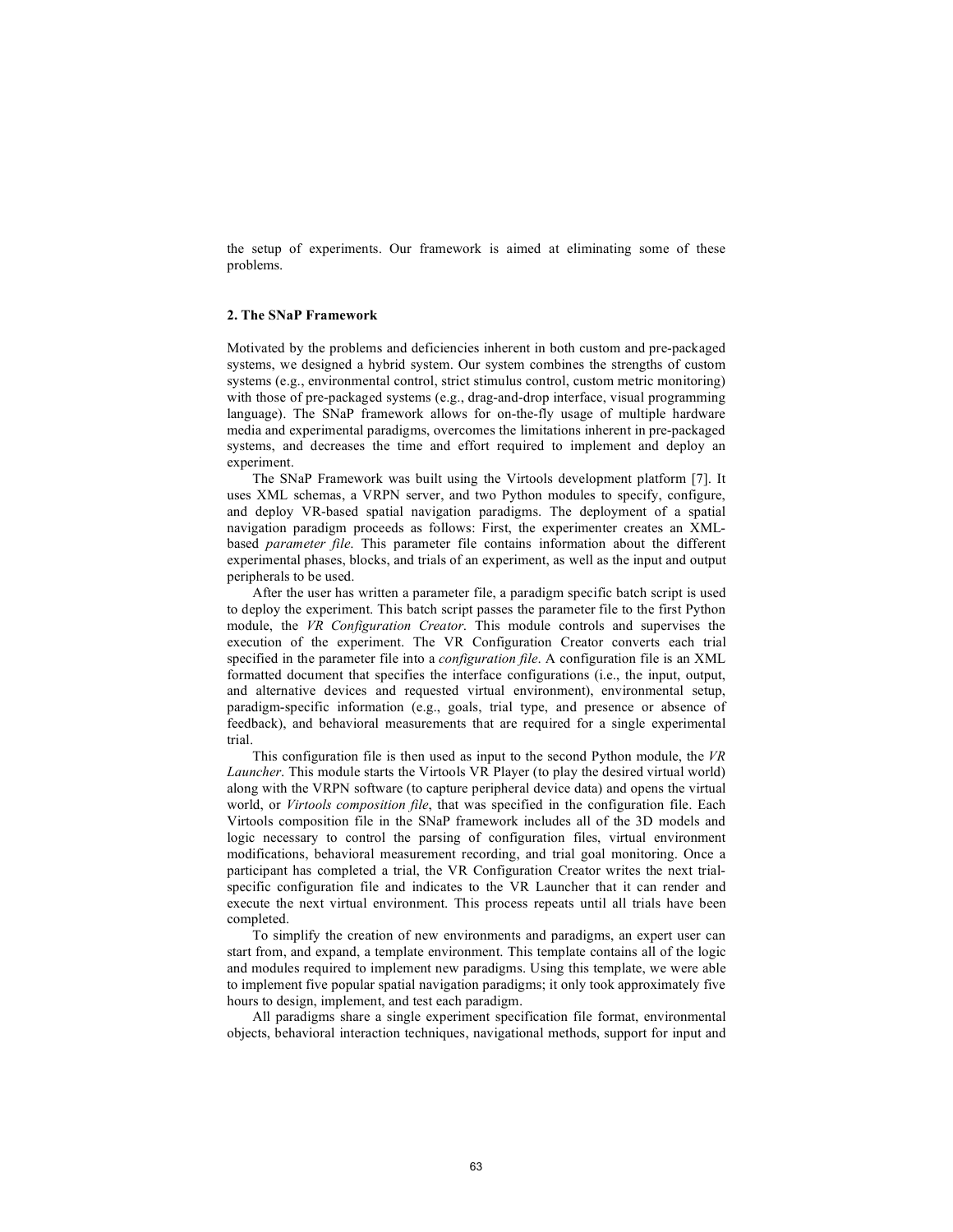output devices, and methods for gathering behavioral measurements. Multiple levels of results are recorded; participant path information and camera frustum bitmap files are automatically recorded for every paradigm. Paradigm specific behavioral results can also be easily added or adjusted to meet a user's needs. As most measurements are the same across paradigms, similar algorithms and timing schemes are used, making it easy to compare results obtained with different paradigms and participants.

With this architecture, it is easy to switch between paradigms, input devices, and output contexts, and to include a wide range of measurements. To switch between input devices, for example, a user only needs to change the 'input device' keyword in the parameter file. The SNaP framework currently supports joysticks, keyboards, mice, space mice, trackers, wands, EEG and fMRI devices, the Nintendo Wiimote and the Wii Balance Board as input devices. The SNaP framework also supports the use of CAVEs, HMDs, single and multiple monitors as output devices.

## **3. Evaluation**

It is difficult to compare new VR systems to existing ones because each system supports different paradigms, virtual environments are rendered differently, behavioural measurements are recorded using custom techniques, and the steps required to design and deploy a virtual environment vary from one system to another. The best one can do to judge a new system is to evaluate its usability and determine if the system supports the skill sets of its target audiences.

A usability study was performed to assess the effectiveness and user satisfaction of the SNaP framework. In the study, eight participants (four male and four female) were asked to perform tasks using the SNaP framework. The participants were between 19 and 48 years of age. They included computer and VR novices (3 participants), computer experts and VR novices (3 participants), and computer and VR experts (2 participants). Novice users had minimal or no exposure to either computer programming or virtual reality; experts users were very familiar with the technology in question and used it on a regular basis.

All participants were required to use the configuration media to specify and then deploy two spatial navigation experiments. Participants had to create a 2 phase, 8-trial parameter file that would be used to deploy an existing spatial navigation paradigm. Once a parameter file was written, the participant was required to run the batch file associated with the implemented paradigm. If the task was completed successfully, the participant was able to run through the sample experiment that had just been written. This task was performed once more using a different existing paradigm.

VR experts were asked to perform two additional tasks. Both tasks required the VR experts to make significant modifications to the types of feedback available in an existing paradigm. In the first task, participants made a number of hidden objects appear temporarily; in the second task, participants changed an implementation to enable a dissonant sound to be played whenever there was a collision with an object.

Recorded measurements included the time to task completion, the number of errors made, and the amount of help requested. All participants were able to complete the first two tasks in less than twenty minutes (a mean time of 10 minutes and 8 minutes for the two tasks), they made fewer than two XML typographical errors, and they asked the experimenter, on average, one question. For the additional expert tasks, each task was